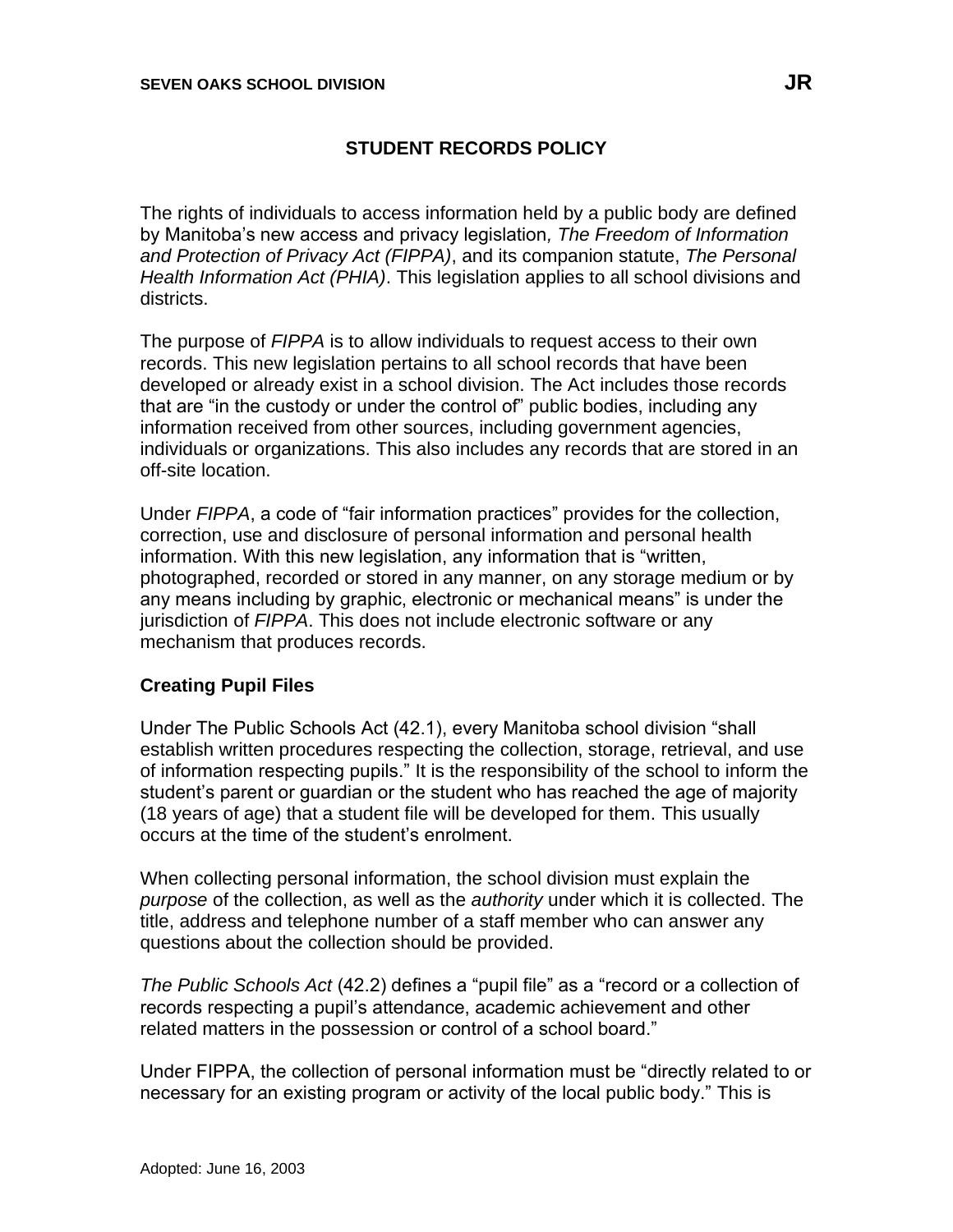related to the clause in FIPPA that authorizes the collection of information for a "purpose consistent with that for which it was collected." This ensures that the school board collects only the personal information related to the student's educational progress.

### **Content**

A student record contains all the information collected by the school division on the student's educational progress. Within each student record, there can be up to three sections included in the student's file: *(Manitoba Pupil File Guidelines, 2000).*

- 1. Cumulative file (student information).
- 2. Pupil support data.
- 3. Young offender information (if necessary).

#### 1. **Student Information**

This section contains both personal information and personal health information. Under *FIPPA*, personal information is defined as "any recorded information about an identifiable individual." Information normally included in the student's file includes:

- The student's name, gender and date of birth.
- Manitoba Education & Training number (MET#).
- Any relevant health information, i.e. allergies, asthma, medications, etc., and optional PHIN (personal health identification number.).
- Any Individualized Health Plan or any other health care plan applicable to this student.
- Name, address and phone number of the student's parent/legal guardian.
- citizenship status.
- School division/district of the student if the student is not a resident of the attending school.
- Any enrollment at other schools.
- Attendance records.
- A summary of the student's academic progress, including the results of the standardized examinations conducted on behalf of the Province of Manitoba.
- **E** Information on any student misconduct, including suspension or expulsion.
- Notes of any referrals to social service agencies, counseling, etc.
- Copy of any separation agreement or court order regarding child custody.
- Notes of any awards, prizes, etc.
- Home/school communication.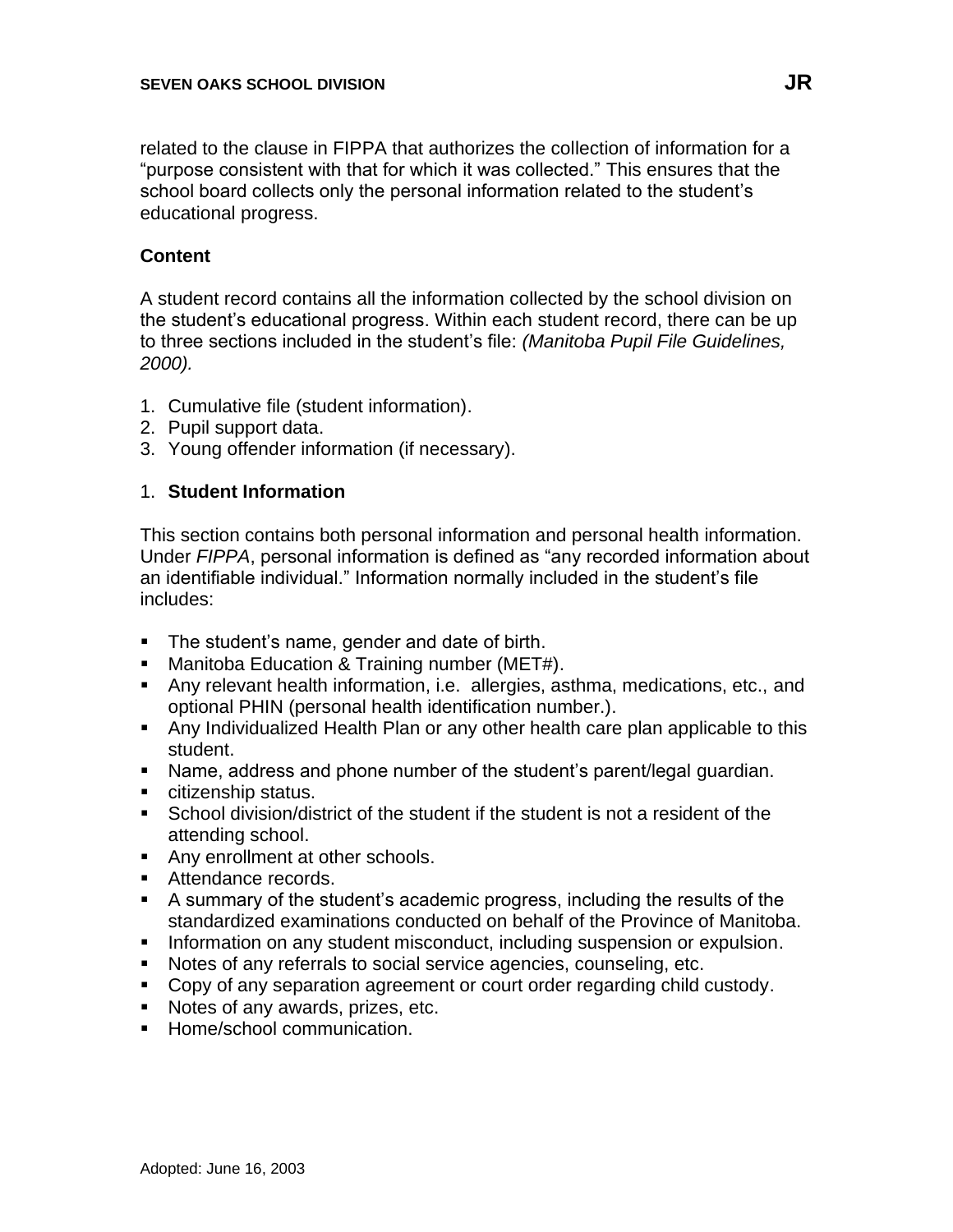Under *PHIA*, personal health information that is collected about the student would be placed in the student's cumulative file. This information would fall under the jurisdiction of *PHIA*, which defines personal health information as "recorded information about an identifiable individual relating to that person's health or health care history, the provision of health care to the individual or payment for health care provided to that individual." Any personal health information in the cumulative file would pertain to the requirements outlined by *PHIA* (section 18 & 19) (Exhibit 1: Letter of Confidentiality).

Under *FIPPA* (section 41), a requirement exists that a school division should protect this personal information by using "reasonable security arrangements" for personal information. This ensures the files are protected by unauthorized access, use, disclosure or destruction. A cross-reference listing that identifies the location of any or all other information about a student should be marked in this file.

### *2.* **Pupil Support File**

This section is developed for some students and can include:

- Documentation from school clinicians and special education staff.
- Any communication with outside service agencies.
- Health information, including medical, psychological or behavioural.
- Any correspondence, notes or meetings/discussions between/among other schools.
- Clinicians or external agency reports, including hospitals.
- Results from any specialized diagnostic tests.

This information can be stored in more than one location. The information in the pupil support file should be kept separate from the cumulative and young offender files. Sometimes, a student's information can be in a school counselor's office or with other school staff. Regardless of where these files are stored, the information in these files are covered by *FIPPA's* and *PHIA's* access provisions.

#### 3. **Young Offender File**

This file is developed for a student on an "as needed" basis. This information is usually transferred from the courts, or a youth worker into the student file, and can include:

- The offence the student undertook.
- Identification of any individual or group that could be at risk from this student's previous behaviour.
- **EXTERN Information that ensures a student who is on bail or probation complies with** the conditions of their release, under the conditions of the court.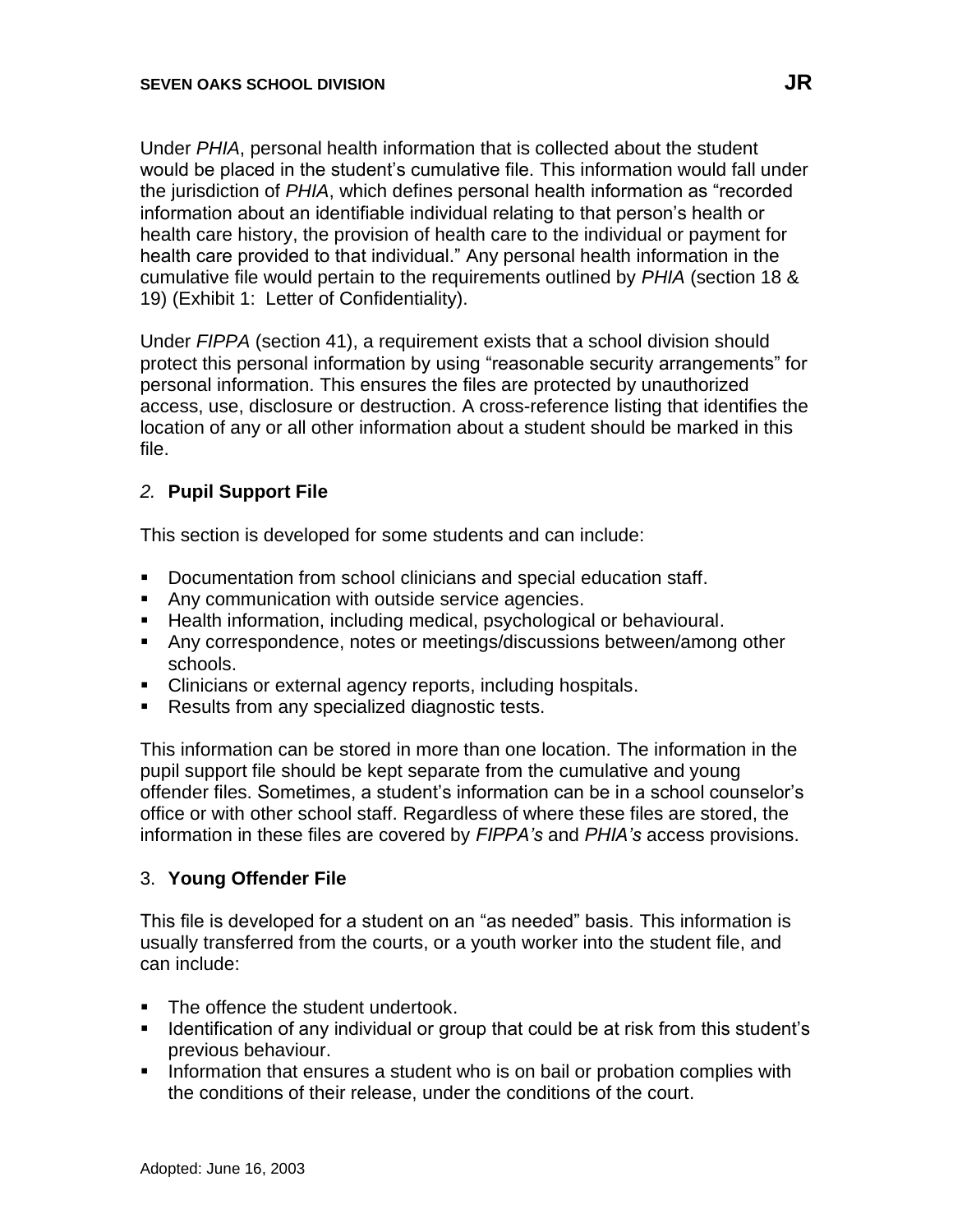- Recommendations of the court.
- Prior record, if any.

### **Access & Transfer Precautions**

Under *The Young Offenders Act*, a young offender file must be kept separate from the student's cumulative and pupil support files. This ensures that only certain designated individuals can access this information.

It is recommended that the school principal or designate as the "custodian" of a young offender file. A list of other authorized persons who can access this file should be noted. Usually only a principal can access these files.

The Young Offender file must be destroyed if a student transfers to a school in another school division. The courts are charged with the responsibility to provide any information on this student to the new school and school division. The school should communicate to the authorities that the student is transferring to another school.

## **Access & Privacy Issues**

All information on a student that is recorded in a student's file is in the "custody" of the school division. All personal information and personal health information falls under the jurisdiction of *FIPPA* and *PHIA*. As well, all information in a Young Offender file comes under *The Young Offenders Act (YOA).*

*The Manitoba Pupil File Guidelines* (2000) establish that "regardless of the source of the information, the school division is responsible for ensuring compliance with all access to information and protection of privacy requirements which apply to the information in pupil files." These *Acts* describe the procedures to follow for the release of this information to persons both within and outside of the school division.

### **The Application Process**

Under *FIPPA*, anyone can request access to information that is held by a public body, such as a school division. A request to a school division under *FIPPA* is referred to the school division staff member that has been identified as the School Division/District Access and Privacy Coordinator/Officer. This could be the Superintendent, Secretary-Treasurer or other designate.

*FIPPA* requires *each* school division to designate by resolution or by-law a person or group of people, to be responsible to carry out the provisions of access identified by the *Act*. This person can delegate any of the responsibilities related to the access provisions of the *Act*, to an Access and Privacy Officer. The Access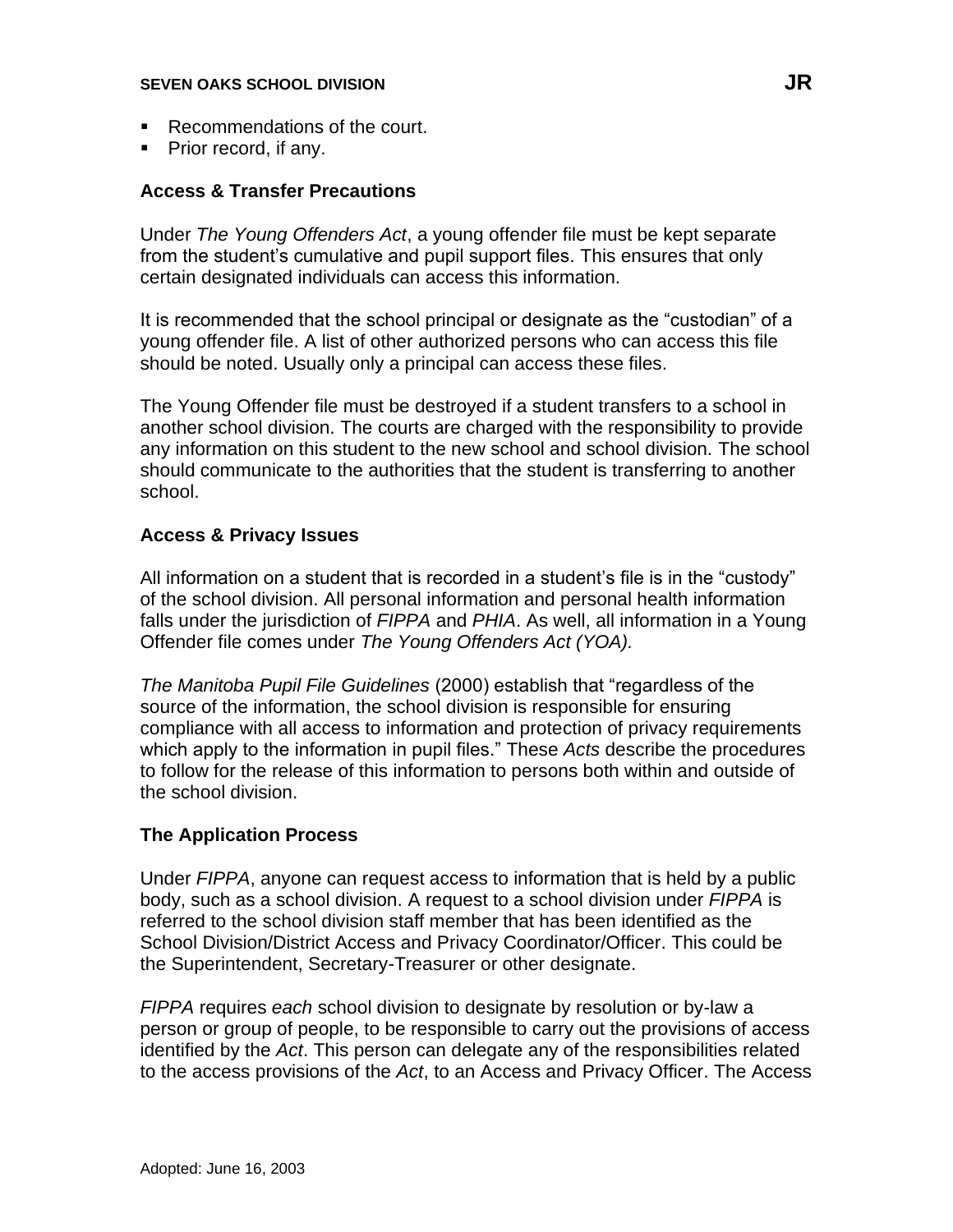and privacy Coordinator is responsible for receiving applications and the administration of the Act.

Once a request is received, the school division has an obligation to respond to this request in writing. The school division **must** disclose the information unless all or part falls under the mandatory or discretionary exceptions established in the Act. Under *FIPPA*, a school division discloses personal information "any time it releases, shares or sells the information to any person or entity outside the local public body."

There are sixteen exceptions outlined in the *Act*. It is important to refer t the Act to provide further explanations on each exception to disclosure. It is the responsibility of the school division to provide reasons why the information or record requested cannot be disclosed.

*FIPPA* has three *mandatory* exceptions to the disclosure of information applicable to school divisions: (Sections 17-20, 25(2), 272):

- Privacy of a Third Party (Section 17).
- Business Interests of Third Parties.
- **•** Information provided in confidence by another government to a local public body (Section 20).

The mandatory exception – "Privacy of a Third Party" requires a school division to refuse access to any personal information, including health information that would infringe upon the privacy of a third party. This would also include personal health information. If disclosure or use of this information would expose the third party to any physical or emotional harm or if the personal information was obtained in confidence, then this information **cannot** be shared.

A third party can consent to the release or use of this information, in which case this exception will be waived. Another mandatory exception - "Information provided in confidence by another government to a local public body", forbids the disclosure of information obtained from the RCMP, police or other related agencies that are provided in confidence to the student's school or school division.

Under *FIPPA*, there are also twelve *discretionary* exceptions (Sections 21-32):

- **•** Information affecting intergovernmental relations.
- Local public body confidences (Section 22).
- Advice to a local public body.
- Individual health or safety or public Safety (Section 24).
- Law enforcement matters (Section 25).
- Security of property.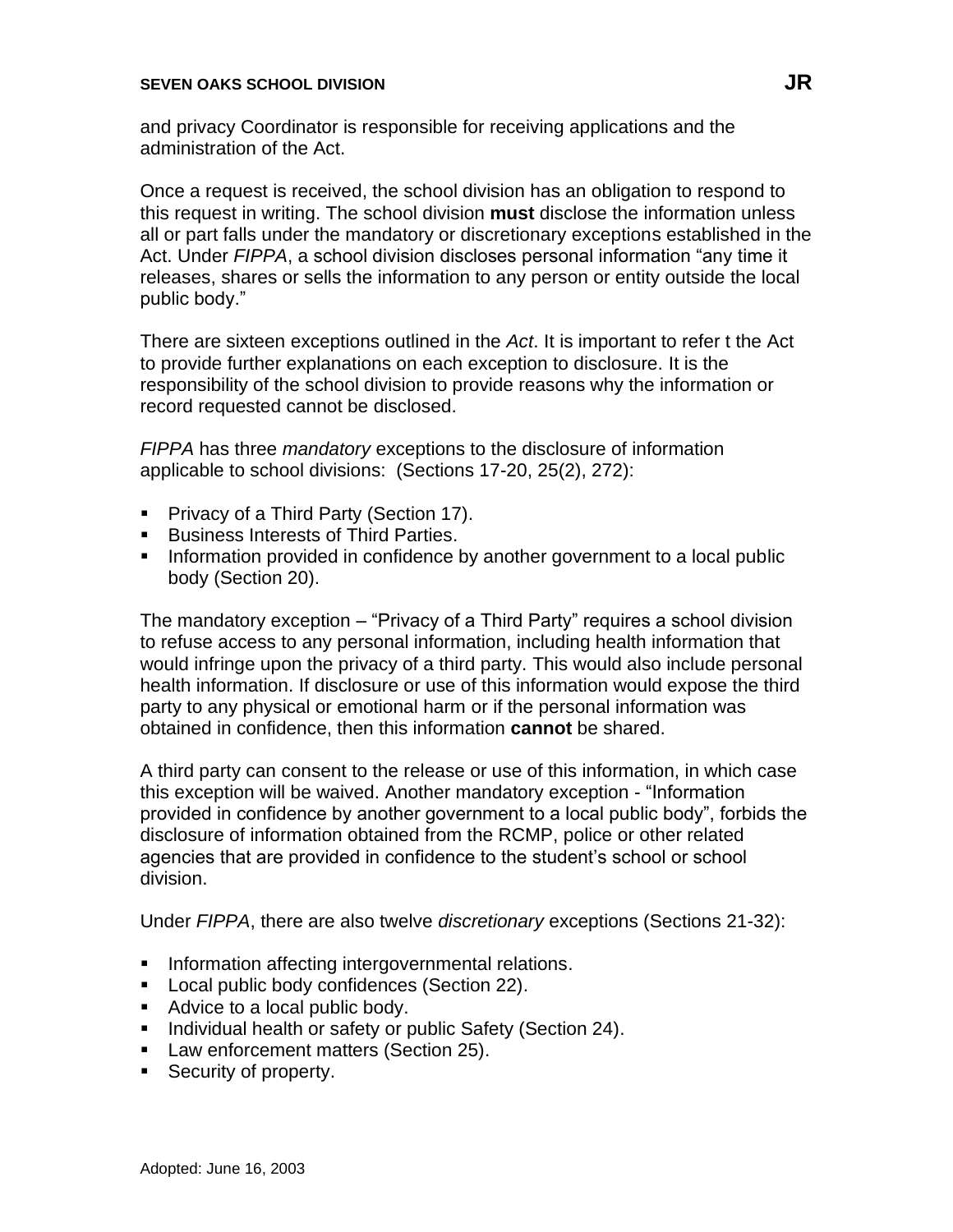- Solicitor-client privilege.
- Economic and other interests of a local public body.
- **Testing Procedures, Tests and Audits.**
- **Confidential Evaluations.**
- Preservation of Heritage Resources and Life Forms.
- Information that is or will be available to the Public.

Of these, several discretionary exceptions are likely to apply to a school division's records, including the "Local Public body Confidences," "Individual Health or Safety or Public Safety," and "Law Enforcement Matters." Under *FIPPA*, the term, "law enforcement" refers to any action taken for the purpose of enforcing federal and provincial statutes ad regulations. This includes policing, investigations or inspections, and proceedings that may result in a penalty or sanction.

## **Other Exceptions to FIPPA**

Some records included under the jurisdictions of other Acts or statutes including those from *The Child and Family Services Act, The Young Offenders Act, The Mental Health Act*, and *The Personal Health Information Act*, are exempt from *FIPPA* requirements.

#### **Administration of a Request under FIPPA:**

Under FIPPA, a request for access to information must be filled within 30 days. There are some exceptions to this time limit. The Act outlines four major reasons for a delay to an information related request:

- 1. When the application does not provide enough detail.
- 2. When the public body must consult with a third party.
- 3. When the search involves a large number of records or information.
- 4. If a third party complains to the Ombudsman.

There are no specific fees for a request for information under *FIPPA*. However, the school division can assess a fee to compensate for any associated costs to obtain the information. Some of these costs could include the search and preparation time, computer or data processing, copying, delivery, etc. The local public body also has the discretion to waive any fees.

*FIPPA* (Section 9) requires the public to assist the applicant to a reasonable extent. This important concept refers to providing support to the applicant to review the information disclosed.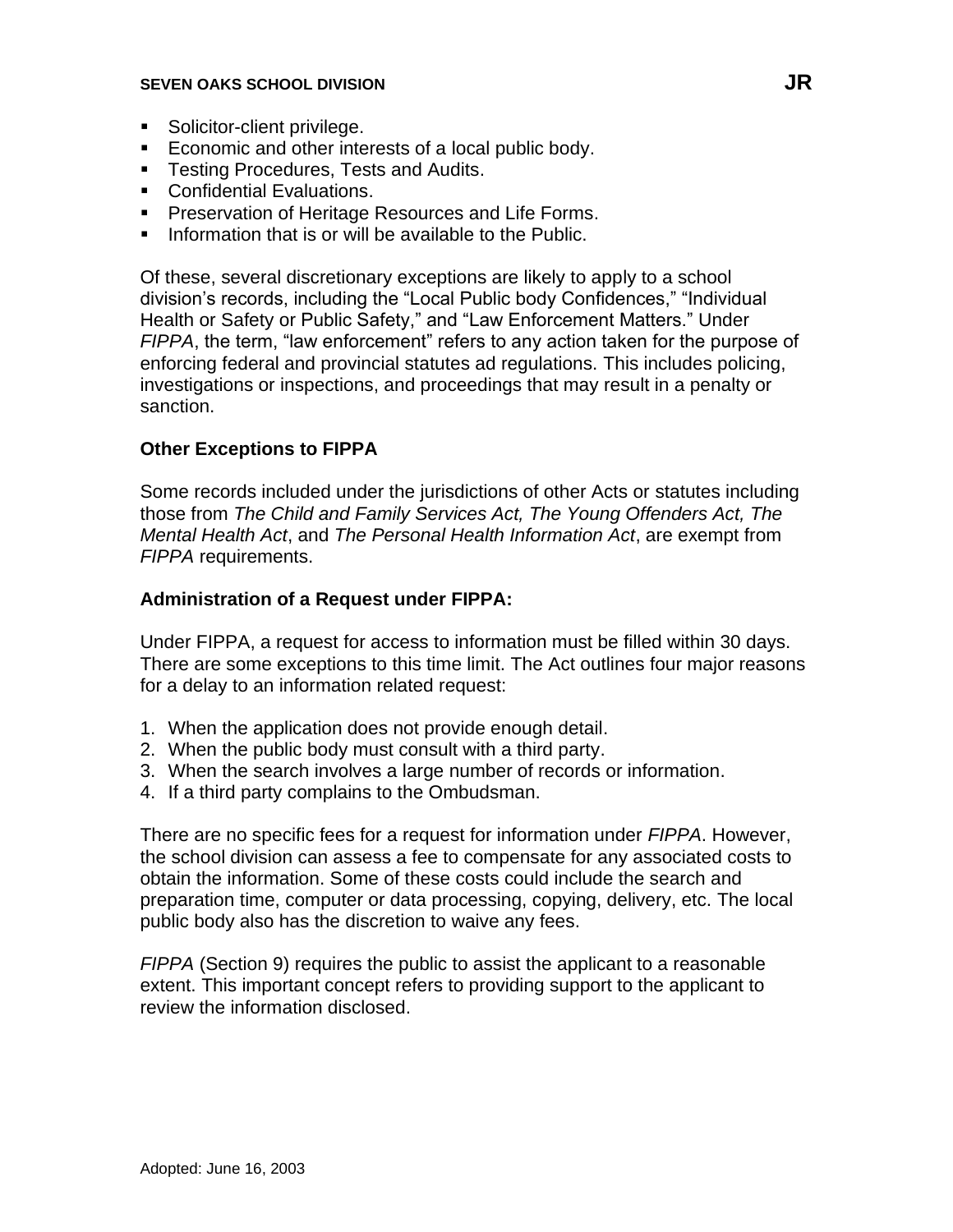### **School Division Staff Access**

The release of personal information or personal health information from a pupil support file must only be used for educational matters related to a student. This information can be shared among school division staff. Under *FIPPA* (section 3), the use of personal information is defined as "access to and use of personal information within the local public body."

### **Student Access**

Currently, both provincial Acts have clauses relating to students gaining access to their student files. Manitoba's *Public Schools Act* does not allow students to access their pupil files until they reach the age of majority. The PSA (subsection 42.3(2)) establishes *several conditions when a school division may refuse access to all or part of a pupil file. Under* FIPPA*, any individual can request access to personal information to his/her file. This also refers to any personal health information about that student, under* PHIA*. In both situations, if the student is under the age of 18, it will be determined if the student understands the nature and consequences of this request. However, under the* YOA*, a school division cannot disclose any information in the young offender component of the student's file.*

### **Access by Parents or Adult Students**

In Manitoba, both *Acts* have clauses that pertain to parent(s)/guardian(s) obtaining a pupil file. Under *The Public Schools Act*, (Section 42.3(1)(a)parent(s)/guardian(s) can request access to their child's file until that child reaches the age of majority. At that time, the student's consent must be acquired before that pupil file can be released to the parent(s)/guardian(s). (Sections 42(3) & 58.9(2). Specifically, under *PHIA*, a parent/guardian may "request access to personal health information in his/her child's pupil file if the minor does not have the capacity to make health care decisions." (Clause 60(c)).

### **Third Party Requests**

For purposes of this policy, a  $3<sup>rd</sup>$  party is "a person, group of persons or an organization other than the person that the information is about and other than the school division or district maintaining the record." *(Manitoba Pupil File Guidelines, 2000*). Under *The Education Administration Act* (Manitoba Reg. 468/88 (Part II, 15), school staff may receive requests for access to a pupil file for current or former students from post-secondary institutions or potential employers. This information could include a student's attendance or academic achievement report. A verbal or written authorization would be required from the student or parent/guardians of a minor. For verbal approval, a note should be detailed and attached to the pupil file. This applies to all requests regarding the release of information to a third party.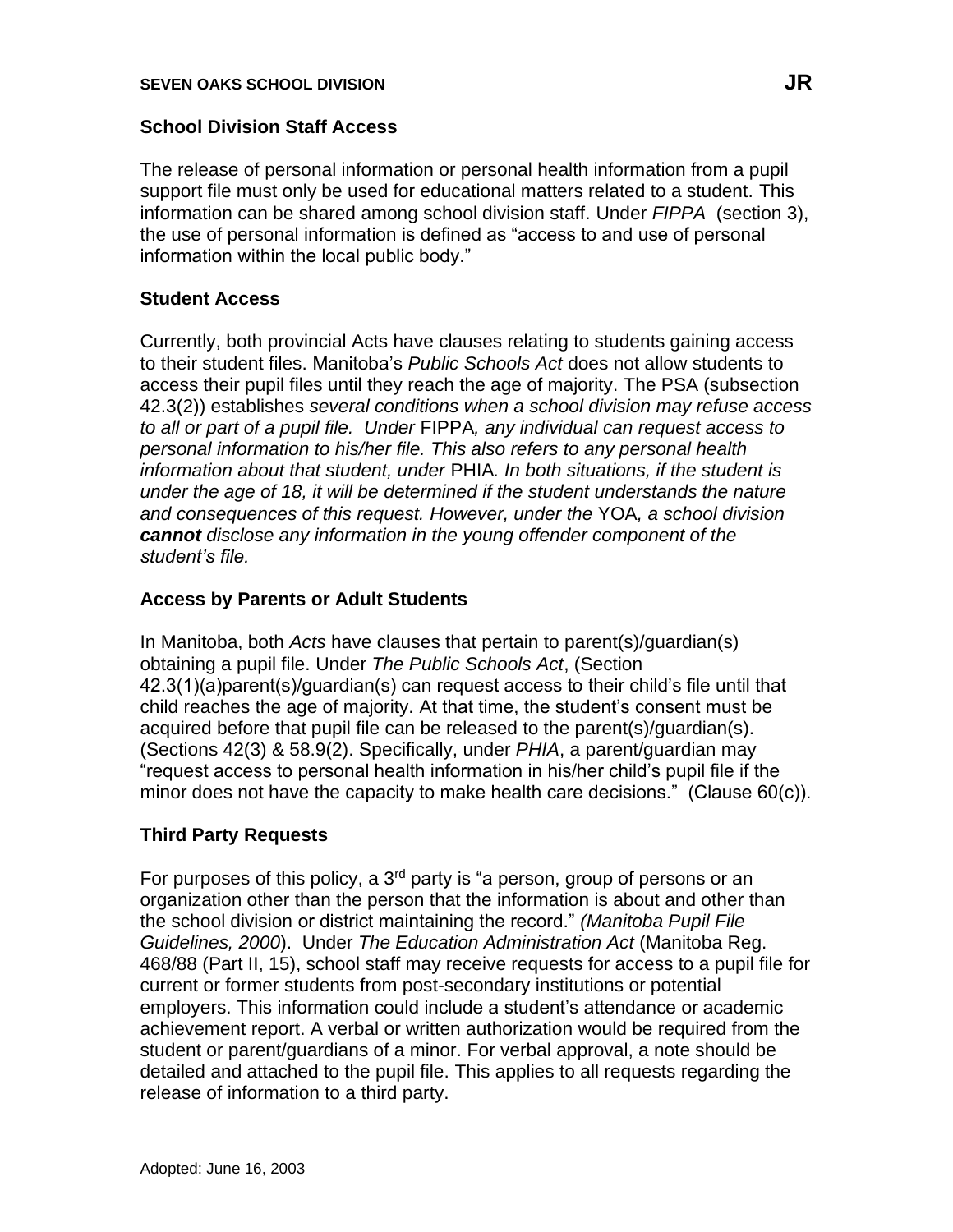Under *The Public Schools Act (Section 269)*, access to records can also be gained from "every school attendance officer appointed under the authority of this Act; (he/she) has the right of access to the records of every school board, every private school and every municipal council for the purpose of procuring the names, ages and address of all children and all such other information as may be required for the carrying out of the provisions of this Act."

### **FIPPA & Privacy Issues**

All third-party requests require approval by the School Division Access and Privacy Coordinator. These requests could also be from a variety of sources, including law enforcement, justice officials, or government agencies. *FIPPA* requires the third party to verify their request by a legal authority, i.e., court order, government request, etc.

There can be no appeal to a court about the collection, use or disclosure of personal information by a public body under *FIPPA*.

### **Refusal to Access the Pupil File**

According to FIPPA, and also the PSA (42.3(2)), parent, pupil or third-party requests can be denied in whole or in part if the release of the file would result in any or all of the following conditions.

- Detrimental to the education of the student.
- Cause physical or emotional harm to the student or another person.
- Invasion of the privacy of a third party.
- Interfere with a legal or police investigation.

*FIPPA* and *PHIA* provide for an appeal of an access decision by the local public body to the Provincial Ombudsman's Office. If the person is not satisfied with the Ombudsman's decision, the applicant can make an appeal to the Court of Queen's Bench.

#### **Application to Change or Correct Personal Information in the Pupil File**

Under the *PSA*, students, or parent(s)/guardian(s) have the right to request changes(s), of any information in a file. Under *FIPPA* and *PHIA*, individuals have the right to request corrections to a record. A request to change information requires supporting documentation.

The school division has 30 days under *FIPPA* to respond to the request for change(s) to the record. If the school division does not endorse the changes(s), this request for change or correction(s) can be attached to the pupil file for future